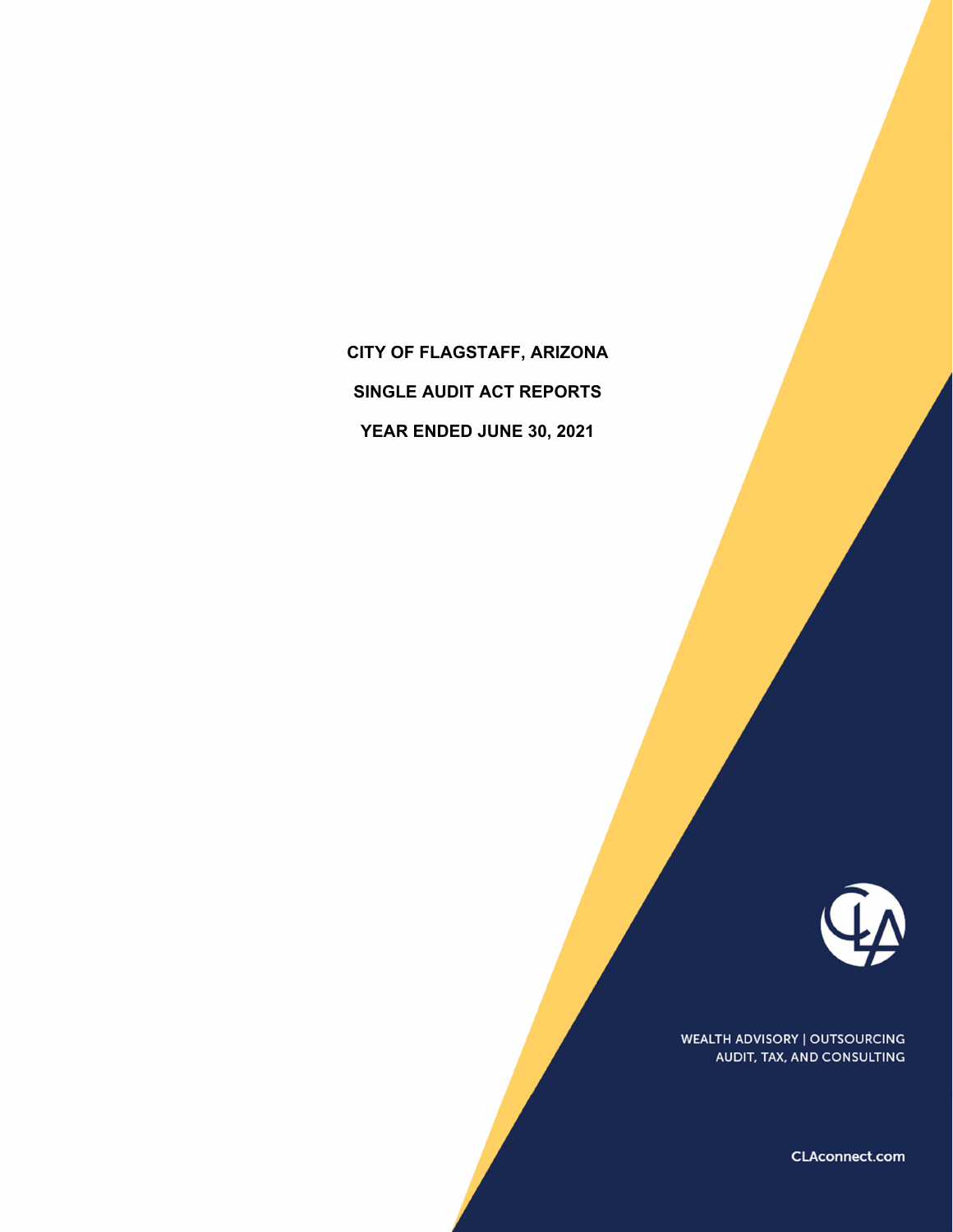#### **CITY OF FLAGSTAFF, ARIZONA TABLE OF CONTENTS YEAR ENDED JUNE 30, 2021**

| <b>INDEPENDENT AUDITORS' REPORT ON INTERNAL CONTROL OVER</b><br>FINANCIAL REPORTING AND ON COMPLIANCE AND OTHER MATTERS<br><b>BASED ON AN AUDIT OF BASIC FINANCIAL STATEMENTS PERFORMED IN</b><br><b>ACCORDANCE WITH GOVERNMENT AUDITING STANDARDS</b> |    |
|--------------------------------------------------------------------------------------------------------------------------------------------------------------------------------------------------------------------------------------------------------|----|
| <b>INDEPENDENT AUDITORS' REPORT ON COMPLIANCE FOR EACH MAJOR</b><br>FEDERAL PROGRAM, ON INTERNAL CONTROL OVER COMPLIANCE, AND<br>REPORT ON THE SCHEDULE OF EXPENDITURES OF FEDERAL AWARDS AS<br><b>REQUIRED BY THE UNIFORM GUIDANCE</b>                | 3  |
| <b>SCHEDULE OF FINDINGS AND QUESTIONED COSTS</b>                                                                                                                                                                                                       |    |
| <b>SUMMARY OF AUDITORS' RESULTS</b>                                                                                                                                                                                                                    | 6  |
| <b>FINANCIAL STATEMENT FINDINGS</b>                                                                                                                                                                                                                    | 7  |
| FEDERAL AWARD FINDINGS AND QUESTIONED COSTS                                                                                                                                                                                                            | 7  |
| <b>SCHEDULE OF EXPENDITURES OF FEDERAL AWARDS</b>                                                                                                                                                                                                      | 8  |
| NOTES TO SCHEDULE OF EXPENDITURES OF FEDERAL AWARDS                                                                                                                                                                                                    | 11 |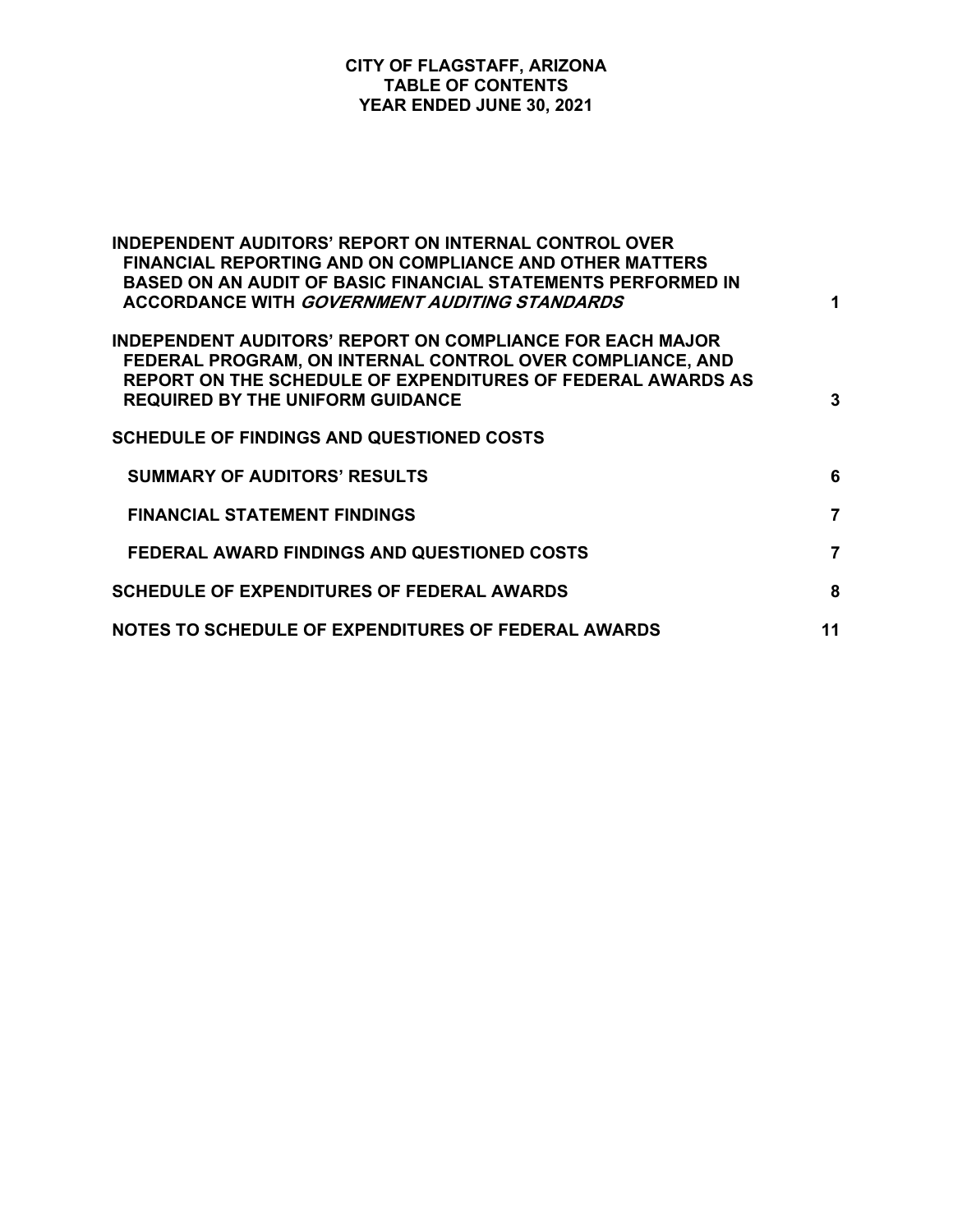

#### **INDEPENDENT AUDITORS' REPORT ON INTERNAL CONTROL OVER FINANCIAL REPORTING AND ON COMPLIANCE AND OTHER MATTERS BASED ON AN AUDIT OF FINANCIAL STATEMENTS PERFORMED IN ACCORDANCE WITH** *GOVERNMENT AUDITING STANDARDS*

Honorable Mayor and Members of the City Council City of Flagstaff, Arizona Flagstaff, Arizona

We have audited, in accordance with the auditing standards generally accepted in the United States of America and the standards applicable to financial audits contained in *Government Auditing Standards*  issued by the Comptroller General of the United States, the financial statements of the governmental activities, the business-type activities, each major fund, and the aggregate remaining fund information of the City of Flagstaff, Arizona (City), as of and for the year ended June 30, 2021, and the related notes to the financial statements, which collectively comprise the City's basic financial statements, and have issued our report thereon dated December 16, 2021.

# **Internal Control Over Financial Reporting**

In planning and performing our audit of the financial statements, we considered the City's internal control over financial reporting (internal control) as a basis for designing audit procedures that are appropriate in the circumstances for the purpose of expressing our opinions on the financial statements, but not for the purpose of expressing an opinion on the effectiveness of the City's internal control. Accordingly, we do not express an opinion on the effectiveness of the City's internal control.

A *deficiency in internal control* exists when the design or operation of a control does not allow management or employees, in the normal course of performing their assigned functions, to prevent, or detect and correct, misstatements on a timely basis. A *material weakness* is a deficiency, or a combination of deficiencies, in internal control such that there is a reasonable possibility that a material misstatement of the City's financial statements will not be prevented or detected and corrected on a timely basis. A *significant deficiency* is a deficiency, or a combination of deficiencies, in internal control that is less severe than a material weakness, yet important enough to merit attention by those charged with governance.

Our consideration of internal control was for the limited purpose described in the first paragraph of this section and was not designed to identify all deficiencies in internal control that might be material weaknesses or significant deficiencies. Given these limitations, during our audit we did not identify any deficiencies in internal control that we consider to be material weaknesses. However, material weaknesses may exist that have not been identified.

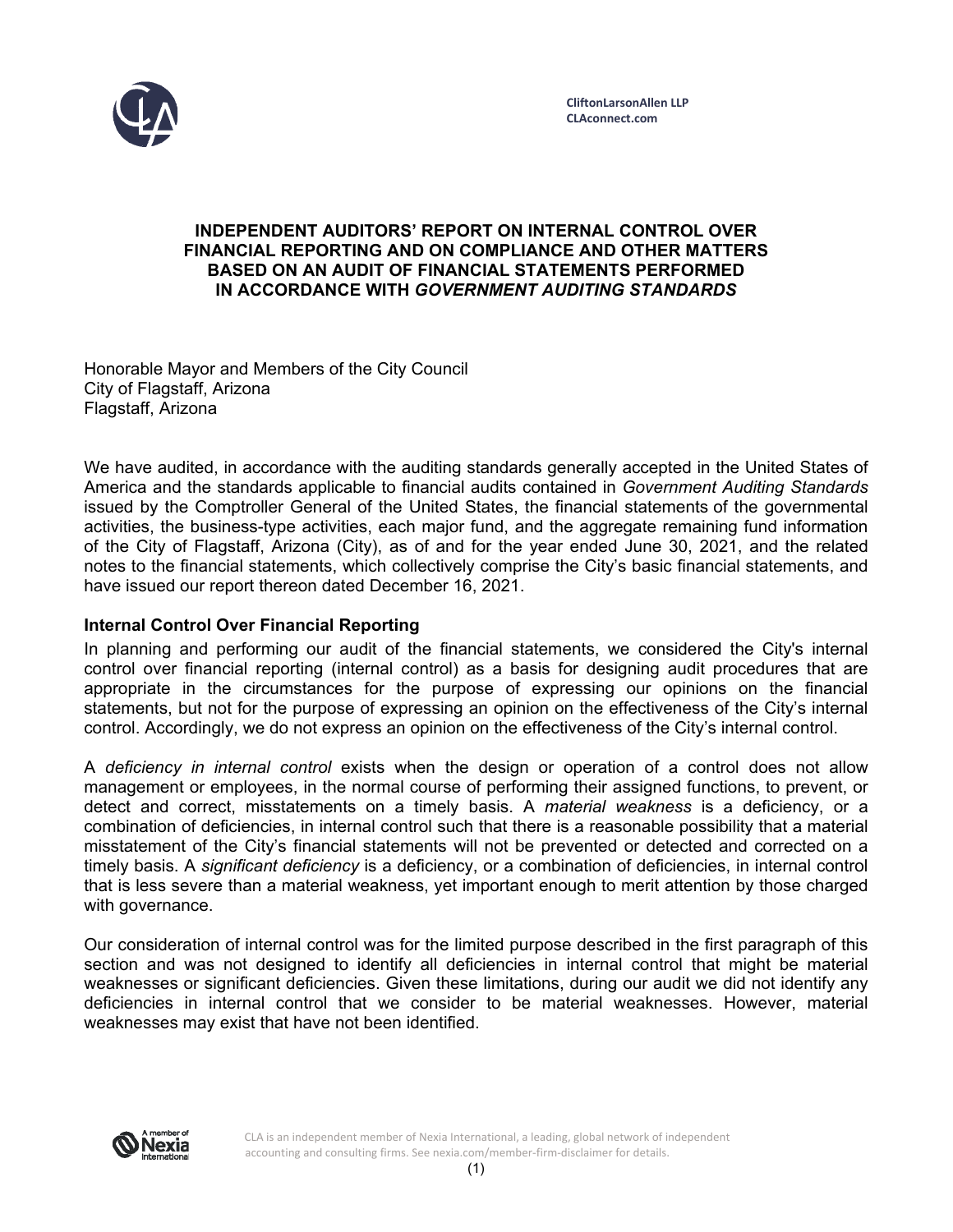#### **Compliance and Other Matters**

As part of obtaining reasonable assurance about whether the City's financial statements are free from material misstatement, we performed tests of its compliance with certain provisions of laws, regulations, contracts, and grant agreements, noncompliance with which could have a direct and material effect on the financial statements. However, providing an opinion on compliance with those provisions was not an objective of our audit, and accordingly, we do not express such an opinion. The results of our tests disclosed no instances of noncompliance or other matters that are required to be reported under *Government Auditing Standards*.

# **Purpose of this Report**

The purpose of this report is solely to describe the scope of our testing of internal control and compliance and the results of that testing, and not to provide an opinion on the effectiveness of the City's internal control or on compliance. This report is an integral part of an audit performed in accordance with *Government Auditing Standards* in considering the entity's internal control and compliance. Accordingly, this communication is not suitable for any other purpose.

Clifton Larson Allen LLP

**CliftonLarsonAllen LLP** 

Phoenix, Arizona December 16, 2021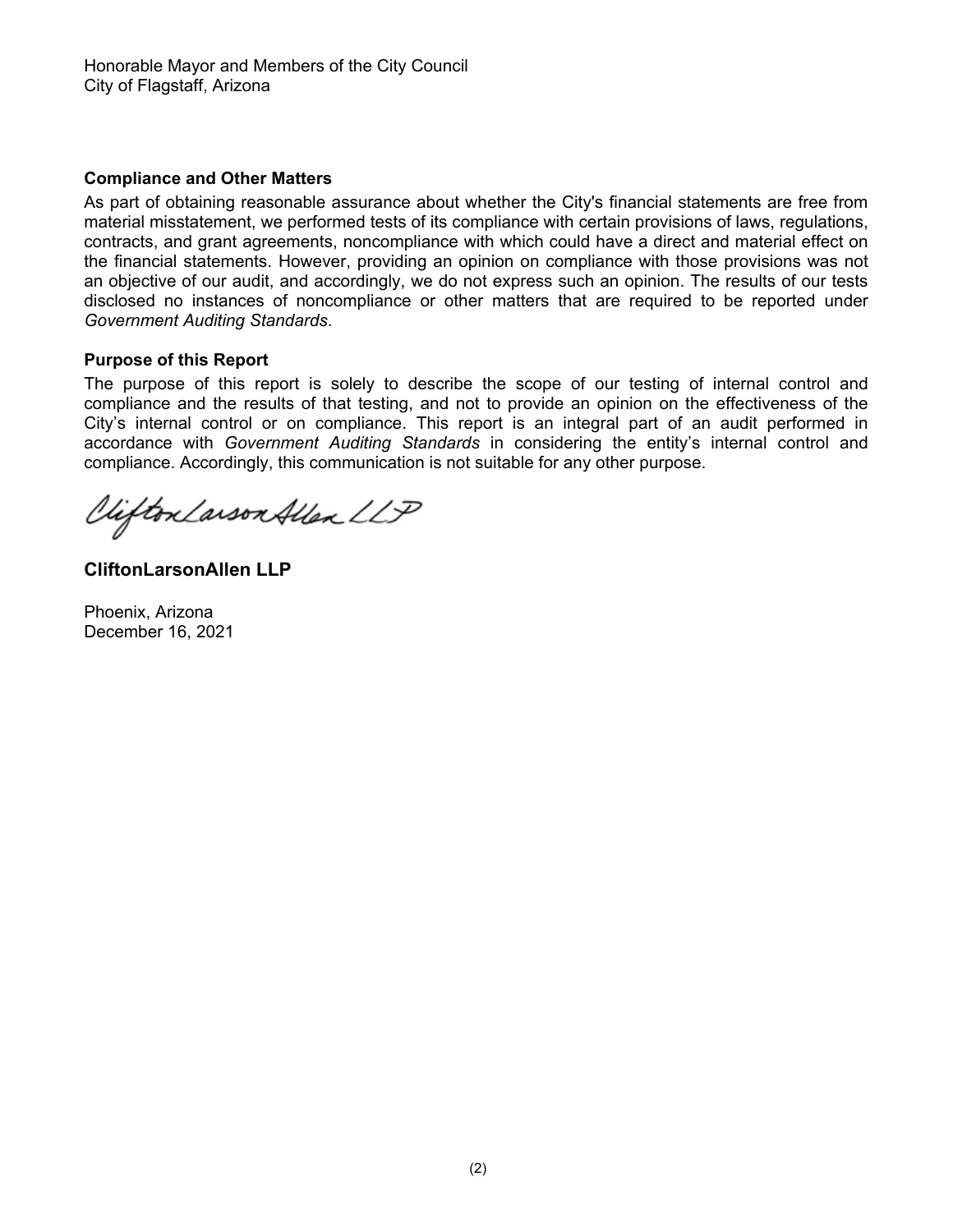

# **INDEPENDENT AUDITORS' REPORT ON COMPLIANCE FOR EACH MAJOR FEDERAL PROGRAM, REPORT ON INTERNAL CONTROL OVER COMPLIANCE, AND REPORT ON THE SCHEDULE OF EXPENDITURES OF FEDERAL AWARDS AS REQUIRED BY THE UNIFORM GUIDANCE**

Honorable Mayor and Members of the City Council City of Flagstaff, Arizona Flagstaff, Arizona

# **Report on Compliance for Each Major Federal Program**

We have audited the City of Flagstaff, Arizona's (City) compliance with the types of compliance requirements described in the *OMB Compliance Supplement* that could have a direct and material effect on each of the City's major federal programs for the year ended June 30, 2021. The City's major federal programs are identified in the summary of auditors' results section of the accompanying schedule of findings and questioned costs.

#### *Management's Responsibility*

Management is responsible for compliance with federal statutes, regulations, and the terms and conditions of its federal awards applicable to its federal programs.

#### *Auditors' Responsibility*

Our responsibility is to express an opinion on compliance for each of the City's major federal programs based on our audit of the types of compliance requirements referred to above. We conducted our audit of compliance in accordance with auditing standards generally accepted in the United States of America; the standards applicable to financial audits contained in *Government Auditing Standards*, issued by the Comptroller General of the United States; and the audit requirements of Title 2 U.S. *Code of Federal Regulations* Part 200, *Uniform Administrative Requirements, Cost Principles, and Audit Requirements for Federal Awards* (Uniform Guidance). Those standards and the Uniform Guidance require that we plan and perform the audit to obtain reasonable assurance about whether noncompliance with the types of compliance requirements referred to above that could have a direct and material effect on a major federal program occurred. An audit includes examining, on a test basis, evidence about the City's compliance with those requirements and performing such other procedures as we considered necessary in the circumstances.

We believe that our audit provides a reasonable basis for our opinion on compliance for each major federal program. However, our audit does not provide a legal determination of the City's compliance.

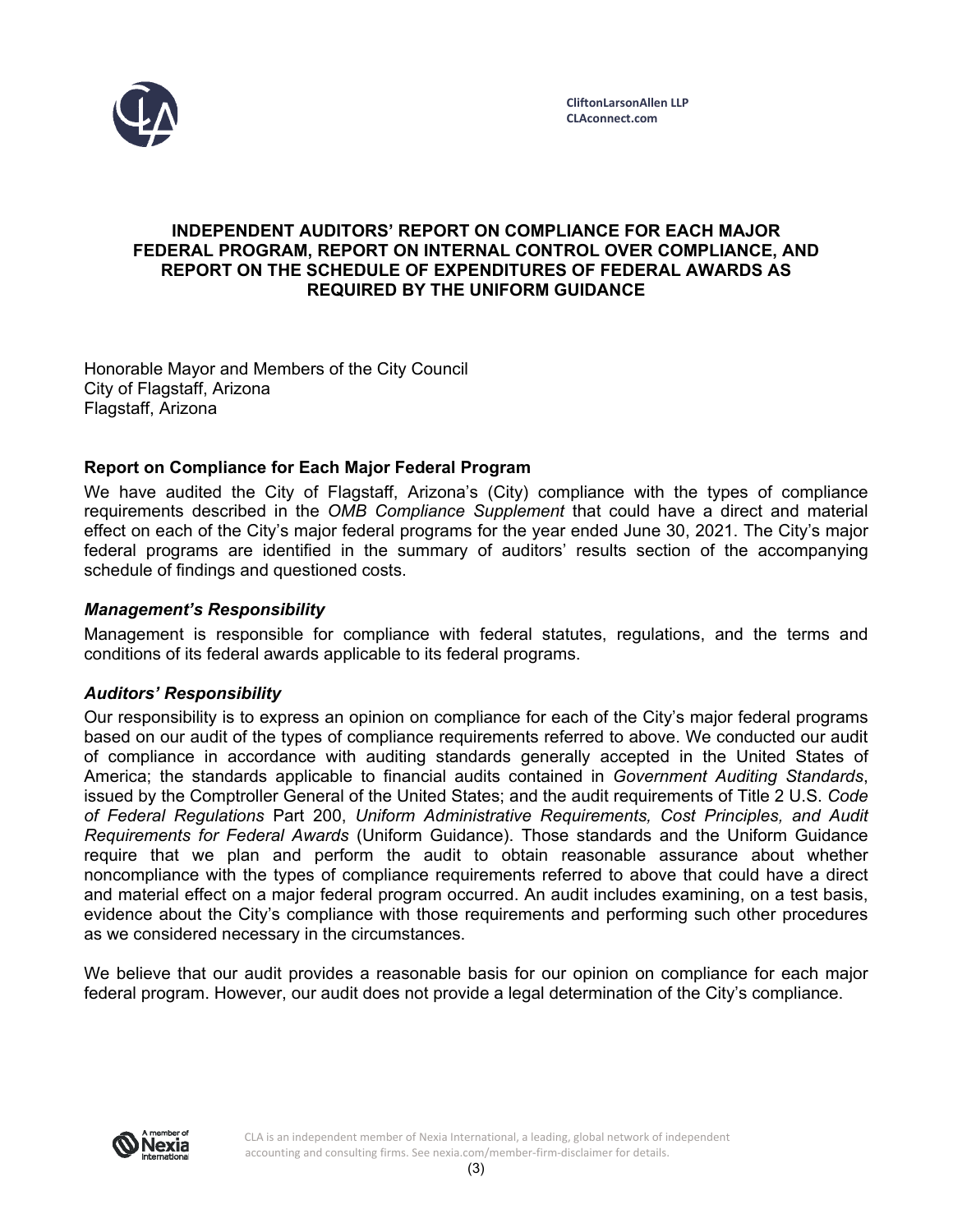#### *Opinion on Each Major Federal Program*

In our opinion, the City of Flagstaff, Arizona complied, in all material respects, with the types of compliance requirements referred to above that could have a direct and material effect on each of its major federal programs for the year ended June 30, 2021.

#### **Report on Internal Control Over Compliance**

Management of the City is responsible for establishing and maintaining effective internal control over compliance with the types of compliance requirements referred to above. In planning and performing our audit of compliance, we considered the City's internal control over compliance with the types of requirements that could have a direct and material effect on each major federal program to determine the auditing procedures that are appropriate in the circumstances for the purpose of expressing an opinion on compliance for each major federal program and to test and report on internal control over compliance in accordance with the Uniform Guidance, but not for the purpose of expressing an opinion on the effectiveness of internal control over compliance. Accordingly, we do not express an opinion on the effectiveness of the City's internal control over compliance.

A *deficiency in internal control over compliance* exists when the design or operation of a control over compliance does not allow management or employees, in the normal course of performing their assigned functions, to prevent, or detect and correct, noncompliance with a type of compliance requirement of a federal program on a timely basis. A *material weakness in internal control over compliance* is a deficiency, or a combination of deficiencies, in internal control over compliance, such that there is a reasonable possibility that material noncompliance with a type of compliance requirement of a federal program will not be prevented, or detected and corrected, on a timely basis. A *significant deficiency in internal control over compliance* is a deficiency, or a combination of deficiencies, in internal control over compliance with a type of compliance requirement of a federal program that is less severe than a material weakness in internal control over compliance, yet important enough to merit attention by those charged with governance.

Our consideration of internal control over compliance was for the limited purpose described in the first paragraph of this section and was not designed to identify all deficiencies in internal control over compliance that might be material weaknesses or significant deficiencies. We did not identify any deficiencies in internal control over compliance that we consider to be material weaknesses. However, material weaknesses may exist that have not been identified.

The purpose of this report on internal control over compliance is solely to describe the scope of our testing of internal control over compliance and the results of that testing based on the requirements of the Uniform Guidance. Accordingly, this report is not suitable for any other purpose.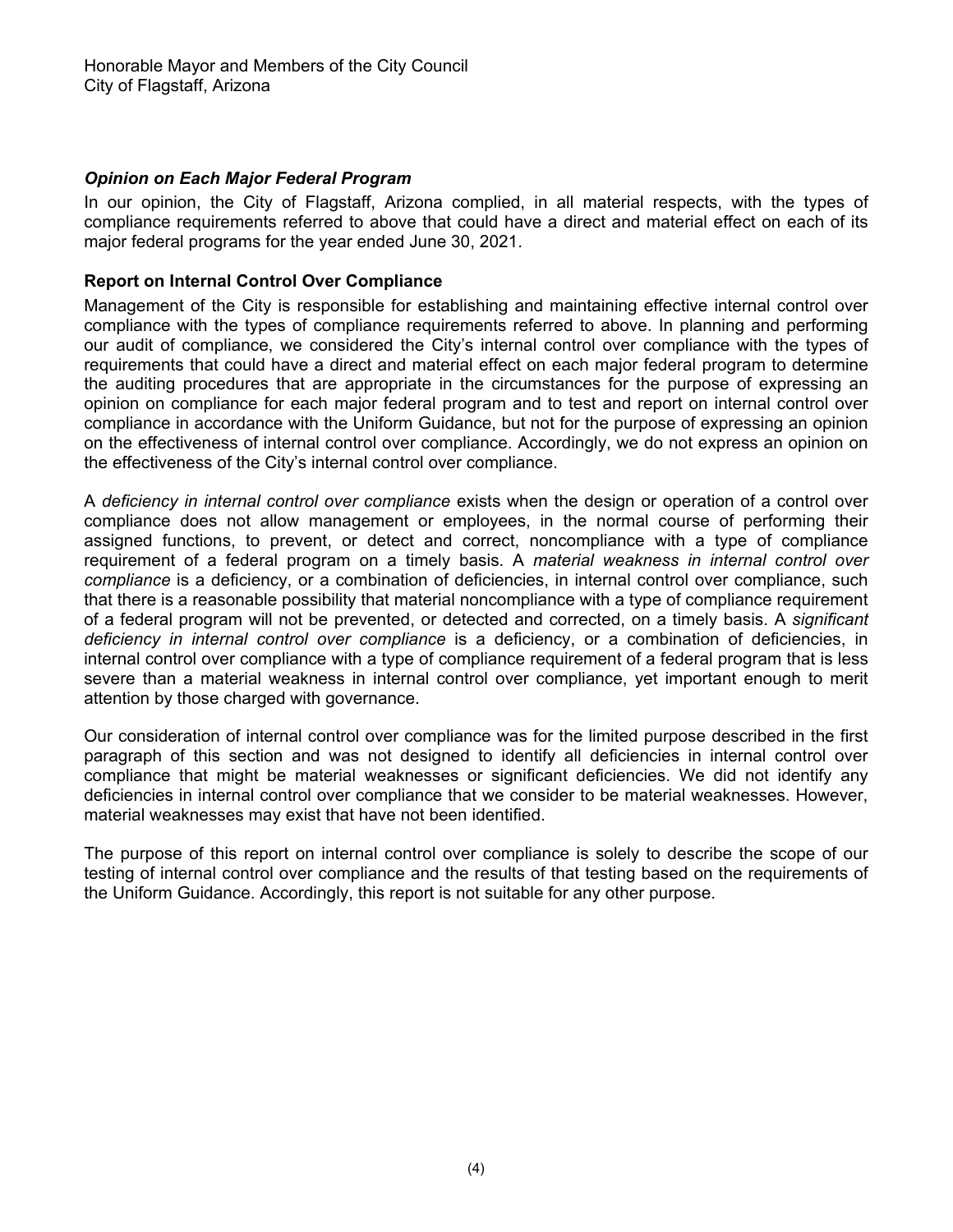#### **Report on Schedule of Expenditures of Federal Awards Required by the Uniform Guidance**

We have audited the financial statements of the governmental activities, the business-type activities, each major fund, and the aggregate remaining fund information of the City as of and for the year ended June 30, 2021, and the related notes to the financial statements, which collectively comprise the City's basic financial statements. We issued our report thereon dated December 16, 2021, which contained unmodified opinions on those financial statements. Our audit was conducted for the purpose of forming opinions on the financial statements that collectively comprise the basic financial statements. The accompanying schedule of expenditures of federal awards is presented for purposes of additional analysis as required by the Uniform Guidance and is not a required part of the basic financial statements. Such information is the responsibility of management and was derived from and relates directly to the underlying accounting and other records used to prepare the basic financial statements. The information has been subjected to the auditing procedures applied in the audit of the financial statements and certain additional procedures, including comparing and reconciling such information directly to the underlying accounting and other records used to prepare the basic financial statements or to the basic financial statements themselves, and other additional procedures in accordance with auditing standards generally accepted in the United States of America. In our opinion, the schedule of expenditures of federal awards is fairly stated in all material respects in relation to the basic financial statements as a whole.

Clifton Larson Allen LLP

**CliftonLarsonAllen LLP** 

Phoenix, Arizona June 1, 2022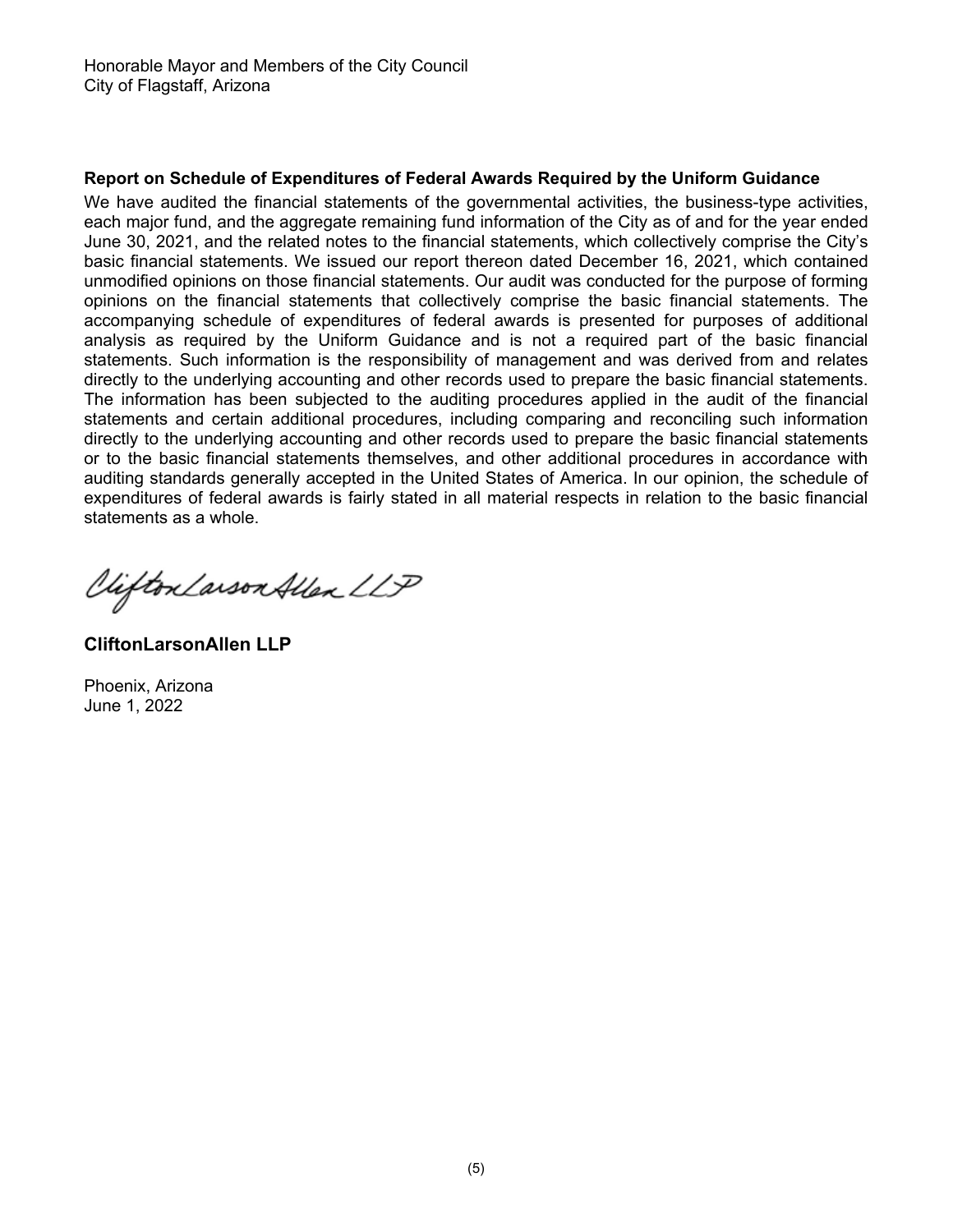#### **CITY OF FLAGSTAFF, ARIZONA SCHEDULE OF FINDINGS AND QUESTIONED COSTS YEAR ENDED JUNE 30, 2021**

# **SECTION I – SUMMARY OF AUDITORS' RESULTS**  *Financial Statements*

| Type of auditor's report issued:                                                                         | <b>Unmodified</b>                                                                                                                                                                                                                  |     |   |                                               |
|----------------------------------------------------------------------------------------------------------|------------------------------------------------------------------------------------------------------------------------------------------------------------------------------------------------------------------------------------|-----|---|-----------------------------------------------|
| Internal control over financial reporting:                                                               |                                                                                                                                                                                                                                    |     |   |                                               |
| Material weakness(es) identified?<br>$\bullet$                                                           | $\frac{1}{\sqrt{1-\frac{1}{2}}}\,$ yes $\frac{1}{\sqrt{1-\frac{1}{2}}}\,$ no                                                                                                                                                       |     |   |                                               |
| Significant deficiency(ies) identified?<br>$\bullet$                                                     |                                                                                                                                                                                                                                    |     |   | $\frac{1}{2}$ yes $\frac{X}{2}$ none reported |
| Noncompliance material to financial statements<br>noted?                                                 | yes X no                                                                                                                                                                                                                           |     |   |                                               |
| <b>Federal Awards</b>                                                                                    |                                                                                                                                                                                                                                    |     |   |                                               |
| Internal control over major federal programs:                                                            |                                                                                                                                                                                                                                    |     |   |                                               |
| Material weakness(es) identified?                                                                        | ___________ yes _____X ____ no                                                                                                                                                                                                     |     |   |                                               |
| Significant deficiency(ies) identified?<br>$\bullet$                                                     |                                                                                                                                                                                                                                    |     |   | yes <u>X</u> none reported                    |
| Type of auditor's report issued on compliance<br>for major federal programs:                             | <b>Unmodified</b>                                                                                                                                                                                                                  |     |   |                                               |
| Any audit findings disclosed that are required<br>to be reported in accordance with 2 CFR<br>200.516(a)? | $yes$ X                                                                                                                                                                                                                            |     |   | no                                            |
| Identification of major federal programs:                                                                |                                                                                                                                                                                                                                    |     |   |                                               |
| <b>Assistance Listing Numbers</b><br>20.106<br>21.019<br>14.218<br>14.850<br>14.872                      | Name of Federal Program or Cluster<br><b>Airport Improvement Program</b><br><b>COVID-19 Coronavirus Relief Fund</b><br><b>CDBG</b> - Entitlement Grants Cluster<br>Public and Indian Housing<br><b>Public Housing Capital Fund</b> |     |   |                                               |
| Dollar threshold used to distinguish between Type<br>A and Type B programs:                              | \$750,000                                                                                                                                                                                                                          |     |   |                                               |
| Auditee qualified as low-risk auditee?                                                                   |                                                                                                                                                                                                                                    | yes | X | no                                            |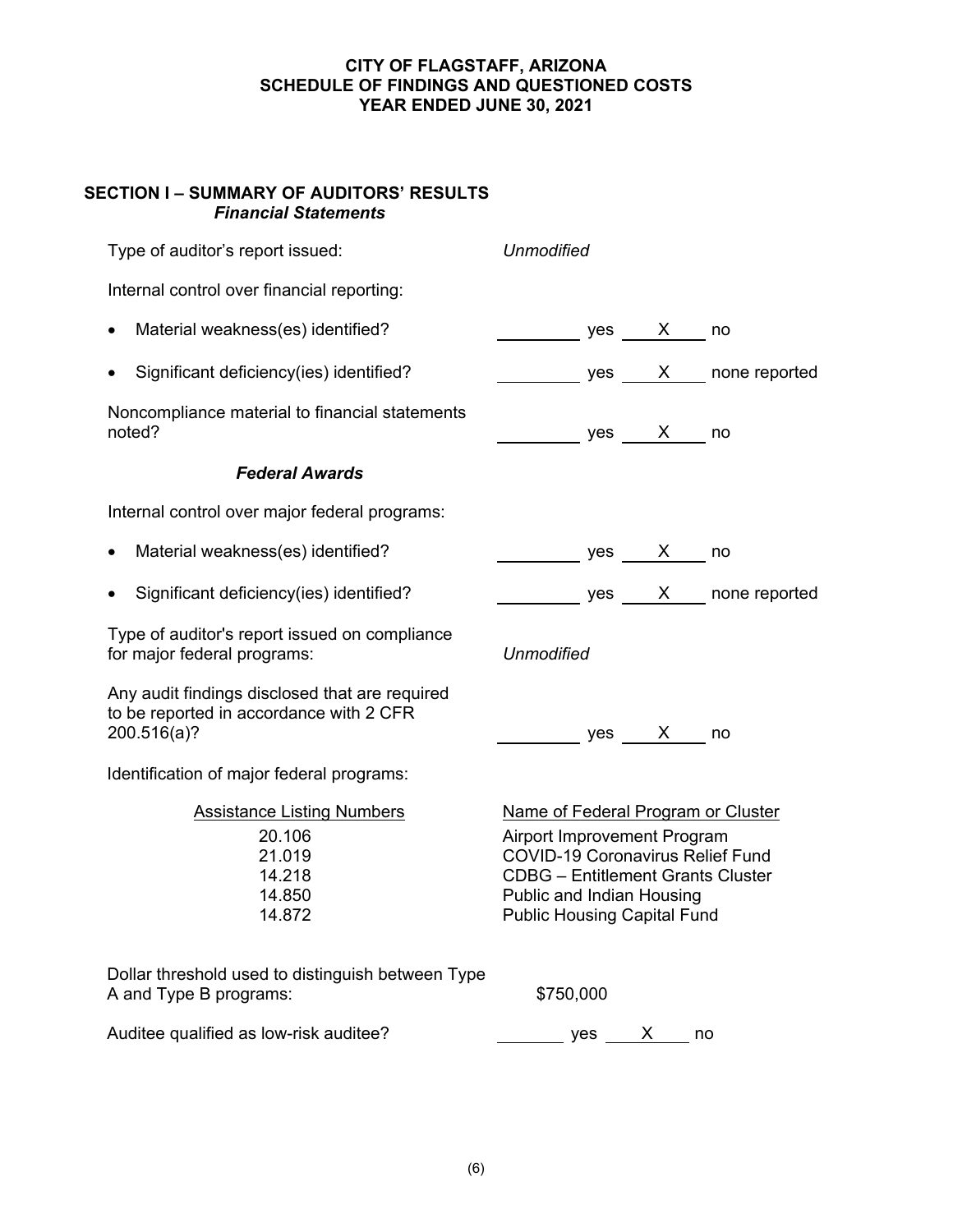#### **CITY OF FLAGSTAFF, ARIZONA SCHEDULE OF FINDINGS AND QUESTIONED COSTS (CONTINUED) YEAR ENDED JUNE 30, 2021**

#### **SECTION II – FINANCIAL STATEMENT FINDINGS**

Our audit did not disclose any matters required to be reported in accordance with *Government Auditing Standards*.

# **SECTION III – FEDERAL AWARD FINDINGS AND QUESTIONED COSTS**

Our audit did not disclose any matters required to be reported in accordance with 2 CFR 200.516(a).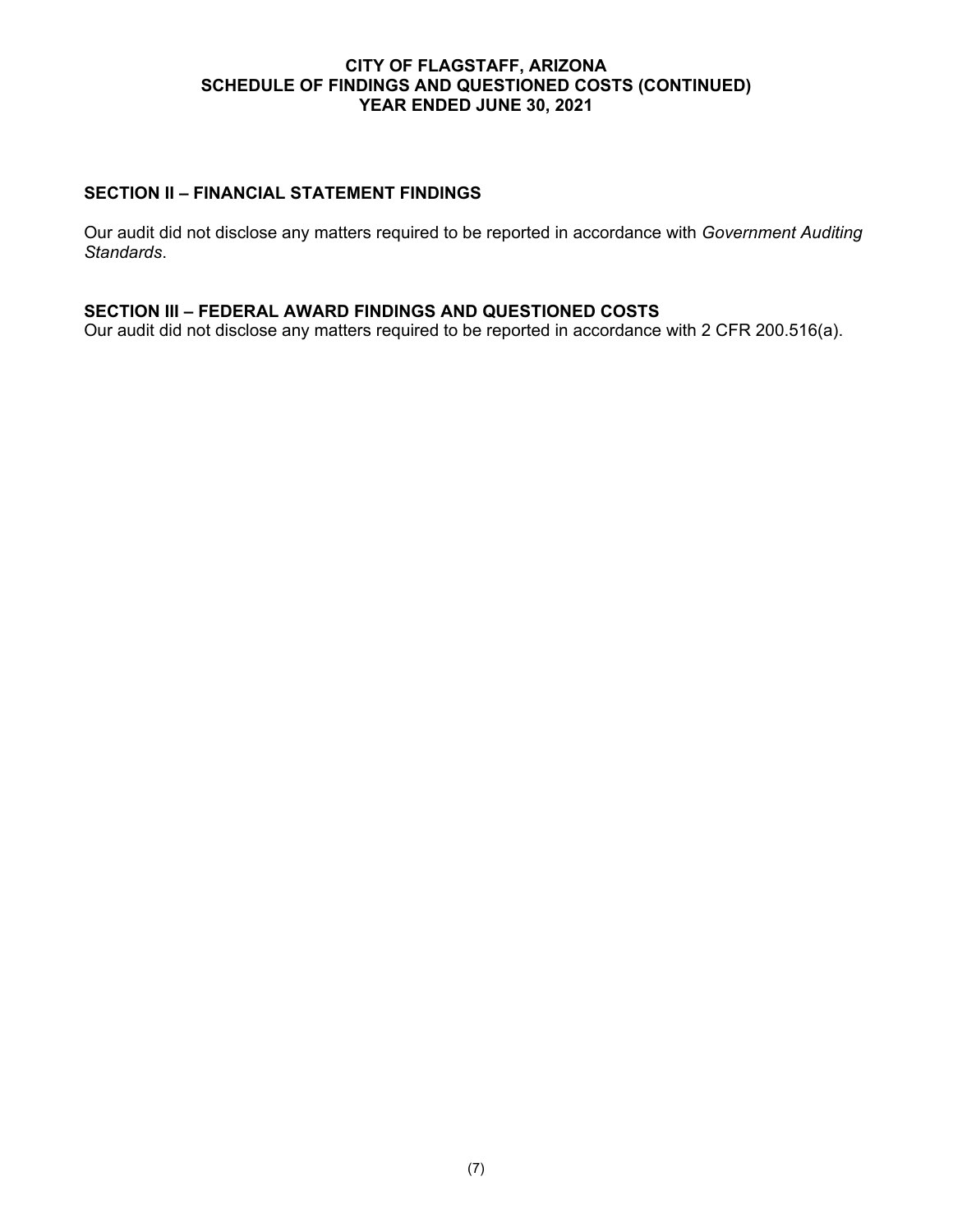# **CITY OF FLAGSTAFF, ARIZONA SCHEDULE OF EXPENDITURES OF FEDERAL AWARDS YEAR ENDED JUNE 30, 2021**

| Federal Grantor / Pass-Through Grantor or Cluster Title                          | Federal<br><b>Assistance</b><br>Listing<br><b>Number</b> | <b>Pass-Through Entity</b><br><b>Identifying Number</b> | Federal<br><b>Expenditures</b> | Pass-Through<br>to<br><b>Subrecipients</b> |
|----------------------------------------------------------------------------------|----------------------------------------------------------|---------------------------------------------------------|--------------------------------|--------------------------------------------|
|                                                                                  |                                                          |                                                         |                                |                                            |
| <b>Department of Agriculture</b>                                                 |                                                          |                                                         |                                |                                            |
| Passed through Arizona Department of Forestry and Fire Management:               |                                                          |                                                         |                                |                                            |
| Cooperative Forestry Assistance - Hazardous Fuels Program                        | 10.664                                                   | <b>WFHF 17-203</b>                                      | \$<br>69,957                   | \$                                         |
| Cooperative Forestry Assistance - Invasive Plant Program                         | 10.664                                                   | IPG 18-701                                              | 851                            |                                            |
| Cooperative Forestry Assistance - Resource Enhancement                           |                                                          |                                                         |                                |                                            |
| and Engagement Program                                                           | 10.664                                                   | TREE 18-102                                             | 2,000                          |                                            |
| <b>Total 10.664</b>                                                              |                                                          |                                                         | 72,808                         |                                            |
| Cooperative Forestry Assistance - Hazardous Fuels Program                        | 10.697<br>10.697                                         | <b>WFHF 18-203</b><br><b>WFHF 19-205</b>                | 35,927                         |                                            |
| Cooperative Forestry Assistance - Hazardous Fuels Program<br><b>Total 10.697</b> |                                                          |                                                         | 43,454                         |                                            |
| Passed through The Watershed Training and Research Center:                       |                                                          |                                                         | 79,381                         |                                            |
| Cooperative Forestry Assistance - Adapted Learning Communities Network           | 10.698                                                   | 329-20-150                                              | 4.002                          |                                            |
| <b>Total Department of Agriculture</b>                                           |                                                          |                                                         | 156.191                        |                                            |
|                                                                                  |                                                          |                                                         |                                |                                            |
| Department of Housing and Urban Development                                      |                                                          |                                                         |                                |                                            |
| <b>Direct Programs:</b>                                                          |                                                          |                                                         |                                |                                            |
| <b>CDBG - Entitlement Grants Cluster:</b>                                        |                                                          |                                                         |                                |                                            |
| Community Development Block Grant 2018-2019                                      | 14.218                                                   | N/A                                                     |                                |                                            |
| Community Development Block Grant 2019-2020                                      | 14.218                                                   | N/A                                                     |                                |                                            |
| Community Development Block Grant 2020-2021                                      | 14.218                                                   | N/A                                                     | 457,253                        | 448,327                                    |
| COVID-19 Community Development Block Grant                                       | 14.218                                                   | N/A                                                     | 907,907                        | 885,338                                    |
| Program Income                                                                   | 14.218                                                   | N/A                                                     | 292,460                        |                                            |
| <b>Total CDBG - Entitlement Grants Cluster</b>                                   |                                                          |                                                         | 1,657,620                      | 1,333,665                                  |
| Public and Indian Housing                                                        | 14.850                                                   | N/A                                                     | 273                            |                                            |
| Public and Indian Housing                                                        | 14.850                                                   | N/A                                                     | 103,497                        |                                            |
| Public and Indian Housing                                                        | 14.850                                                   | N/A                                                     | 151.413                        |                                            |
| Public and Indian Housing                                                        | 14.850                                                   | N/A                                                     | 250                            |                                            |
| Public and Indian Housing                                                        | 14.850                                                   | N/A                                                     | 143,025                        |                                            |
| Public and Indian Housing                                                        | 14.850                                                   | N/A                                                     | 189.945                        |                                            |
| COVID-19 Public and Indian Housing                                               | 14.850                                                   | N/A                                                     | 29,979                         |                                            |
| COVID-19 Public and Indian Housing                                               | 14.850                                                   | N/A                                                     | 41,508                         | $\overline{\phantom{a}}$                   |
| <b>Total 14.850</b>                                                              |                                                          |                                                         | 659.890                        |                                            |
| <b>Section 8 Project-Based Cluster</b>                                           |                                                          |                                                         |                                |                                            |
| Lower Income Housing Assistance Program - Section 8 Moderate Rehab               | 14.856                                                   | N/A                                                     | 88,641                         |                                            |
| <b>Housing Voucher Cluster</b>                                                   |                                                          |                                                         |                                |                                            |
| Section 8 Housing Choice Voucher                                                 | 14.871                                                   | N/A                                                     | 4,447,838                      |                                            |
| COVID-19 Section 8 Housing Choice Voucher                                        | 14.871                                                   | N/A                                                     | 143,583                        |                                            |
| COVID-19 Emergency Housing Voucher                                               | 14.871                                                   | N/A                                                     | 2.522                          |                                            |
| Total 14.871                                                                     |                                                          |                                                         | 4,593,943                      | $\overline{a}$                             |
| COVID-19 Mainstream CARES Act Funding                                            | 14.879                                                   | N/A                                                     | 1,577<br>4,595,520             |                                            |
| <b>Total Housing Voucher Cluster</b>                                             |                                                          |                                                         |                                |                                            |
| Public Housing Capital Fund                                                      | 14.872                                                   | N/A                                                     | 196.733                        |                                            |
| <b>Public Housing Capital Fund</b>                                               | 14.872                                                   | N/A                                                     | 644,589                        |                                            |
| Public Housing Capital Fund                                                      | 14.872                                                   | N/A                                                     | 15,073                         |                                            |
| <b>Public Housing Capital Fund</b>                                               | 14.872                                                   | N/A                                                     | 78,728                         |                                            |
| <b>Total 14.872</b>                                                              |                                                          |                                                         | 935,123                        | $\overline{\phantom{a}}$                   |
| <b>Total Department of Housing and Urban Development</b>                         |                                                          |                                                         | 7,936,794                      | 1,333,665                                  |
|                                                                                  |                                                          |                                                         |                                |                                            |
| <b>Department of Interior</b><br><b>Direct Programs:</b>                         |                                                          |                                                         |                                |                                            |
| National Park Service Dispatch Services                                          | 15.954                                                   | N/A                                                     | 5.000                          |                                            |
|                                                                                  |                                                          |                                                         |                                |                                            |

*See accompanying Notes to Schedule of Expenditures of Federal Awards.*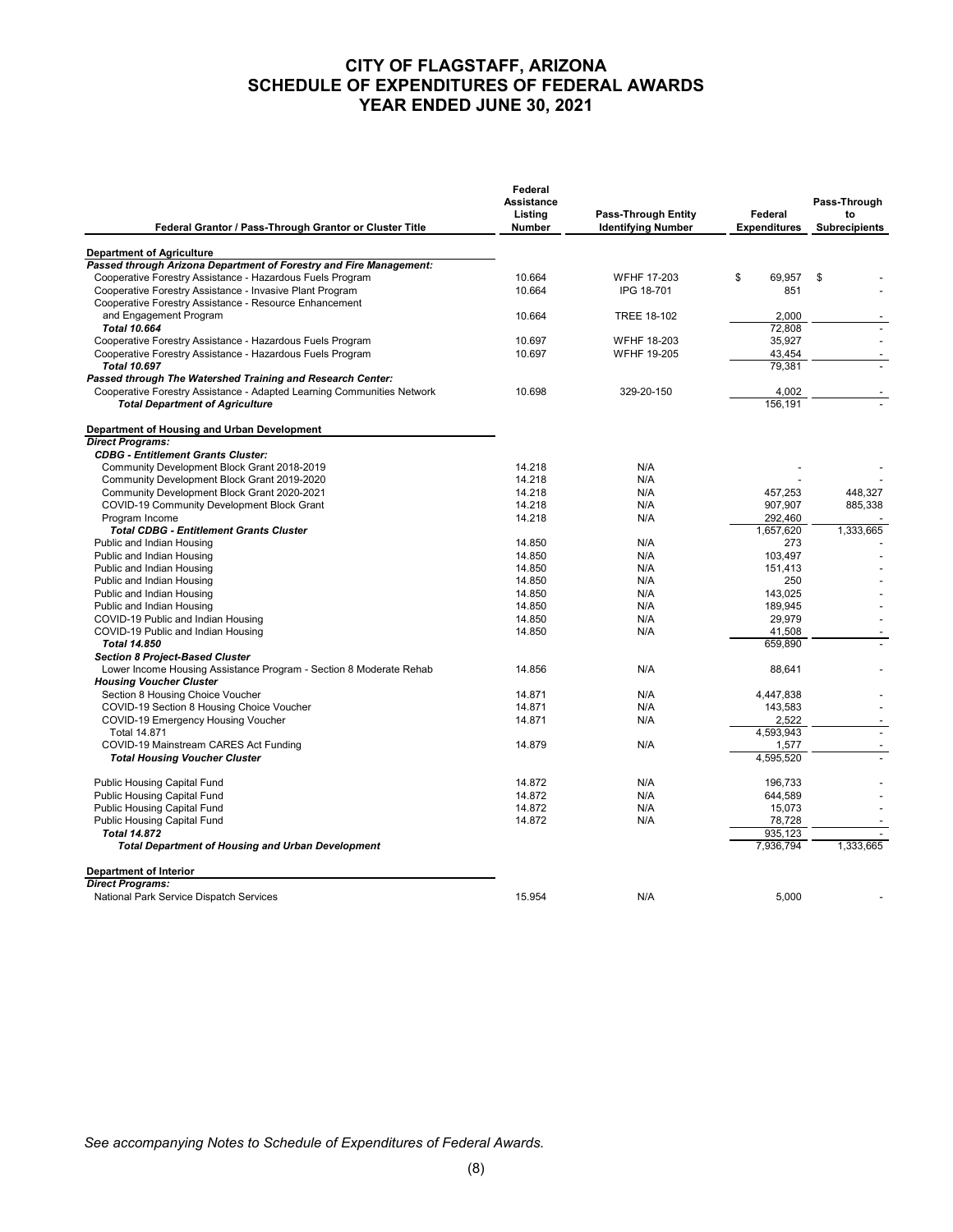#### **CITY OF FLAGSTAFF, ARIZONA SCHEDULE OF EXPENDITURES OF FEDERAL AWARDS YEAR ENDED JUNE 30, 2021**

|                                                                           | Federal<br><b>Assistance</b> |                                                         |                                | Pass-Through               |
|---------------------------------------------------------------------------|------------------------------|---------------------------------------------------------|--------------------------------|----------------------------|
| Federal Grantor / Pass-Through Grantor or Cluster Title                   | Listing<br><b>Number</b>     | <b>Pass-Through Entity</b><br><b>Identifying Number</b> | Federal<br><b>Expenditures</b> | to<br><b>Subrecipients</b> |
|                                                                           |                              |                                                         |                                |                            |
| <b>Department of Justice</b>                                              |                              |                                                         |                                |                            |
| <b>Direct Programs:</b>                                                   |                              |                                                         |                                |                            |
| BJA FY 20 Coronavirus Emergency Supplemental Funding Program              | 16.034                       | N/A                                                     | \$<br>20,093                   | \$                         |
| Passed through Arizona Criminal Justice Commission:                       |                              |                                                         |                                |                            |
| COVID-19 Arizona Coronavirus Emergency Supplemental Funding Program       | 16.034                       | ACESF-21-011                                            | 65,331                         |                            |
| <b>Total 16.034</b>                                                       |                              |                                                         | 85,424                         |                            |
| <b>Direct Programs:</b>                                                   |                              |                                                         |                                |                            |
| Bulletproof Vest Partnership Program 2018                                 | 16.607                       | N/A                                                     | (378)                          |                            |
| Bulletproof Vest Partnership Program 2020                                 | 16.607                       | N/A                                                     | 9.067                          |                            |
| <b>Total 16.607</b>                                                       |                              |                                                         | 8,689                          |                            |
| <b>Passed through Phoenix Police Department:</b>                          |                              |                                                         |                                |                            |
| Arizona Internet Crimes Against Children Task Force                       | 16.543                       | IGA-2019-162-AG2                                        | 8,572                          |                            |
| <b>Direct Programs:</b>                                                   |                              |                                                         |                                |                            |
| COPS Office Community Policing Development Micro Grants II -              |                              |                                                         |                                |                            |
| Officer Safety and Wellness Project                                       | 16.710                       | N/A                                                     | 24,936                         |                            |
| Passed through Arizona Criminal Justice Commission:                       |                              |                                                         |                                |                            |
| Public Safety Partnership and Community Policing Grant                    | 16.710                       | 2017UMWX0125                                            | 5,450<br>30,386                |                            |
| <b>Total 16.710</b>                                                       |                              |                                                         |                                |                            |
| <b>Direct Programs:</b><br>Justice Assistance Grant Program               | 16.738                       | N/A                                                     | 7,903                          |                            |
| Justice Assistance Grant Program                                          | 16.738                       | N/A                                                     | 14,321                         |                            |
| Justice Assistance Grant Program                                          | 16.738                       | N/A                                                     | 3,538                          |                            |
| Passed through Arizona Criminal Justice Commission:                       |                              |                                                         |                                |                            |
| Edward Byrne Memorial Justice Assistance Grant Program Cycle 34           | 16.738                       | DC-21-002                                               | 99,223                         |                            |
| <b>Total 16.738</b>                                                       |                              |                                                         | 124.985                        | $\overline{\phantom{a}}$   |
| <b>Total Department of Justice</b>                                        |                              |                                                         | 258,056                        |                            |
|                                                                           |                              |                                                         |                                |                            |
| <b>Department of Transportation</b>                                       |                              |                                                         |                                |                            |
| <b>Direct Programs:</b>                                                   |                              |                                                         |                                |                            |
| Airport Improvement Program - AIP 40 (Airport Wildlife Hazard Assessment) | 20.106                       | N/A                                                     | (1)                            |                            |
| Airport Improvement Program - AIP 42 (ARFF Vehicle and Equipment)         | 20.106                       | N/A                                                     | 99.649                         |                            |
| Airport Improvement Program - AIP 43 (Snow Removal Equipment)             | 20.106                       | N/A                                                     | 1,338,084                      |                            |
| Airport Improvement Program - AIP 44 (Snow Removal Equipment              |                              |                                                         |                                |                            |
| <b>Building Design)</b>                                                   | 20.106                       | N/A                                                     | 193,746                        | $\overline{a}$             |
| COVID-19 CARES Act Airport Improvement Program                            | 20.106                       | N/A                                                     | 2,267,498                      |                            |
| <b>Total 20.106</b><br><b>Highway Safety Cluster</b>                      |                              |                                                         | 3,898,976                      |                            |
| Passed through Arizona's Governor's Office of Highway Safety:             |                              |                                                         |                                |                            |
| State and Community Highway Safety - STEP Enforcement Materials,          |                              |                                                         |                                |                            |
| Supplies and Equipment                                                    | 20.600                       | 2021-PTS-021                                            | 5,398                          |                            |
| Passed through Arizona's Governor's Office of Highway Safety:             |                              |                                                         |                                |                            |
| State and Community Highway Safety - AZ TraCS Equipment                   | 20.616                       | 2020-405c-004                                           |                                |                            |
| State and Community Highway Safety - DUI Enforcement OT                   | 20.616                       | 2020-405d-013                                           | 1,456                          |                            |
| State and Community Highway Safety - DUI Enforcement OT                   | 20.616                       | 2021-405d-014                                           | 7,753                          |                            |
| State and Community Highway Safety - Youth Alcohol Enforcement            | 20.616                       | 2020-405d-014                                           | 4,455                          |                            |
| State and Community Highway Safety - Youth Alcohol Enforcement            | 20.616                       | 2021-405d-013                                           | 3,367                          |                            |
| <b>Total 20.616</b>                                                       |                              |                                                         | 17,031                         | $\sim$                     |
| <b>Total Highway Safety Cluster</b>                                       |                              |                                                         | 22,429                         | $\overline{\phantom{a}}$   |
| <b>Total Department of Transportation</b>                                 |                              |                                                         | 3,921,405                      |                            |
|                                                                           |                              |                                                         |                                |                            |
| <b>Department of Treasury</b>                                             |                              |                                                         |                                |                            |
| Passed through the Arizona Governor's Office:                             |                              |                                                         |                                |                            |
| COVID-19 Coronavirus Relief Fund                                          | 21.019                       | ERMT-20-036                                             | 1,934,046                      |                            |

*See accompanying Notes to Schedule of Expenditures of Federal Awards.*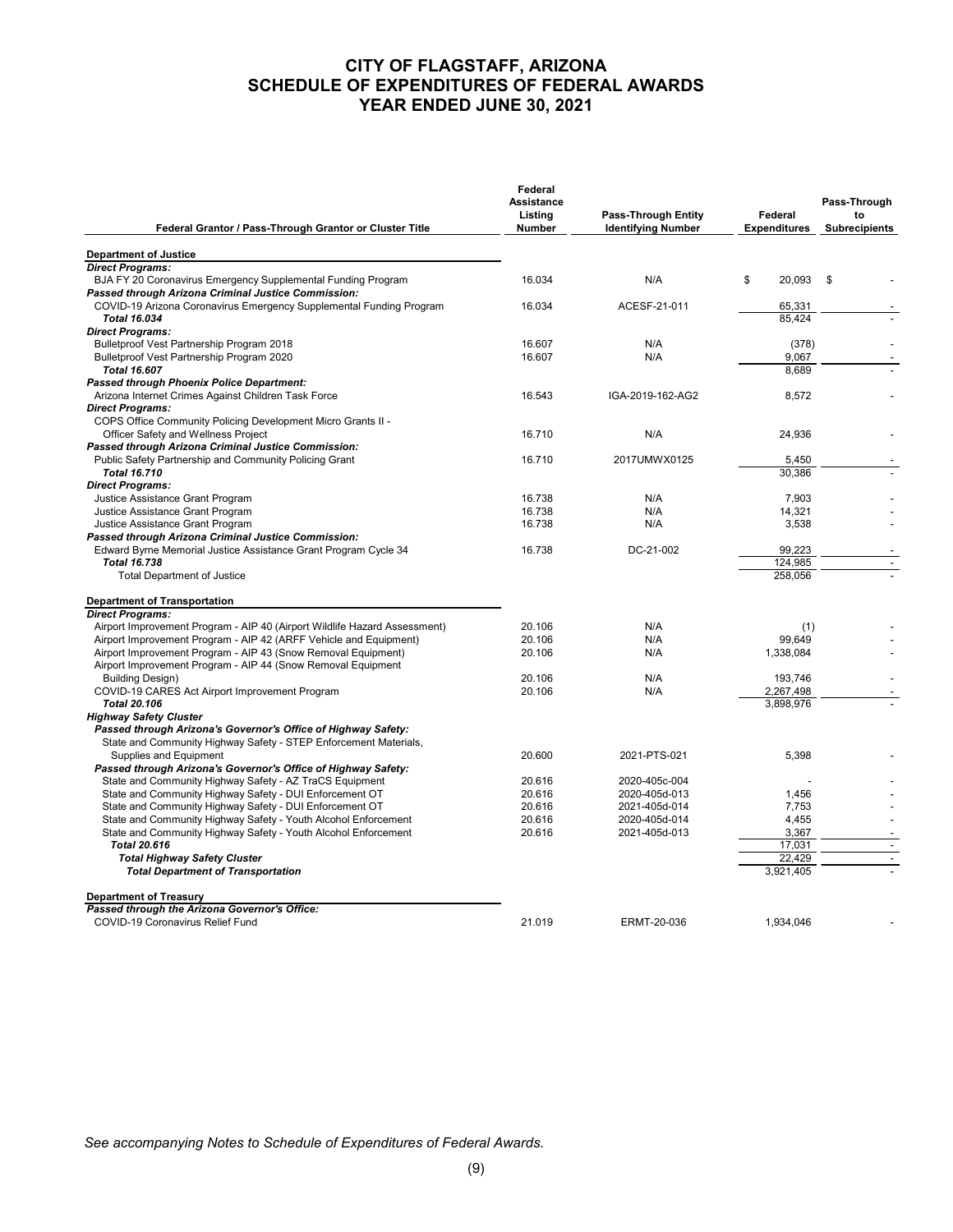#### **CITY OF FLAGSTAFF, ARIZONA SCHEDULE OF EXPENDITURES OF FEDERAL AWARDS YEAR ENDED JUNE 30, 2021**

| Federal Grantor / Pass-Through Grantor or Cluster Title            | Federal<br><b>Assistance</b><br>Listing<br><b>Number</b> | <b>Pass-Through Entity</b><br><b>Identifying Number</b> | Federal<br><b>Expenditures</b> | Pass-Through<br>to<br><b>Subrecipients</b> |
|--------------------------------------------------------------------|----------------------------------------------------------|---------------------------------------------------------|--------------------------------|--------------------------------------------|
| <b>Institute Of Museum And Library Services</b>                    |                                                          |                                                         |                                |                                            |
| Passed through Arizona State Library, Archives and Public Records: |                                                          |                                                         |                                |                                            |
| Grants to States - Indigenous Library Materials                    | 45.310                                                   | 2019-0010-0-H                                           | 2,671<br>\$                    | -S                                         |
| Grants to States - Xeriscape Garden at Tuba City                   | 45.310                                                   | 2020-0170-04                                            | 5,539                          |                                            |
| Grants to States - WiFi Expansion                                  | 45.310                                                   | 2019LL-0030-WIFIEx                                      | 18,739                         |                                            |
| COVID-19 CARES Act Expanded - Accoutrements                        | 45.310                                                   | 2020-0720-22                                            | 2,277                          |                                            |
| COVID 19 - CARES Act Expanded - Laptops and Hotspots               | 45.310                                                   | 2020-0720-21                                            | 1.894                          |                                            |
| <b>Total Institute of Museum and Library Services</b>              |                                                          |                                                         | 31,120                         |                                            |
| <b>Environmental Protection Agency</b>                             |                                                          |                                                         |                                |                                            |
| Passed through Water Infrastructure Finance Authority of Arizona:  |                                                          |                                                         |                                |                                            |
| <b>Clean Water State Revolving Fund Cluster</b>                    |                                                          |                                                         |                                |                                            |
| <b>Flagstaff Watershed Protection Project</b>                      | 66.458                                                   | CW-005-2020                                             | 331.977                        |                                            |
| <b>Department of Homeland Security</b>                             |                                                          |                                                         |                                |                                            |
| <b>Direct Programs:</b>                                            |                                                          |                                                         |                                |                                            |
| Assistance to Firefighters - Regional Training                     | 97.044                                                   | N/A                                                     | 187.242                        |                                            |
| Assistance to Firefighters Grant - Breathing Apparatus             | 97.044                                                   | N/A                                                     | 469,091                        |                                            |
| COVID-19 Assistance to Firefighters Grant - COVID PPE              | 97.044                                                   | N/A                                                     | 15.659                         |                                            |
| <b>Total 97.044</b>                                                |                                                          |                                                         | 671,992                        |                                            |
| FEMA Floodplain Management Plan                                    | 97.045                                                   | N/A                                                     | 47.122                         |                                            |
| <b>FEMA SAFER Hiring</b>                                           | 97.083                                                   | N/A                                                     | 61,245                         |                                            |
| Passed through Arizona Department of Homeland Security:            |                                                          |                                                         |                                |                                            |
| Strengthen Interoperable Communications                            | 97.067                                                   | 20-AZDOHS-HSGP-200103-01                                | 7,780                          |                                            |
| <b>Total Department of Homeland Security</b>                       |                                                          |                                                         | 788.139                        |                                            |
| <b>Total Expenditures of Federal Awards</b>                        |                                                          |                                                         | 15,362,728                     | 1,333,665<br>S                             |
|                                                                    |                                                          |                                                         |                                |                                            |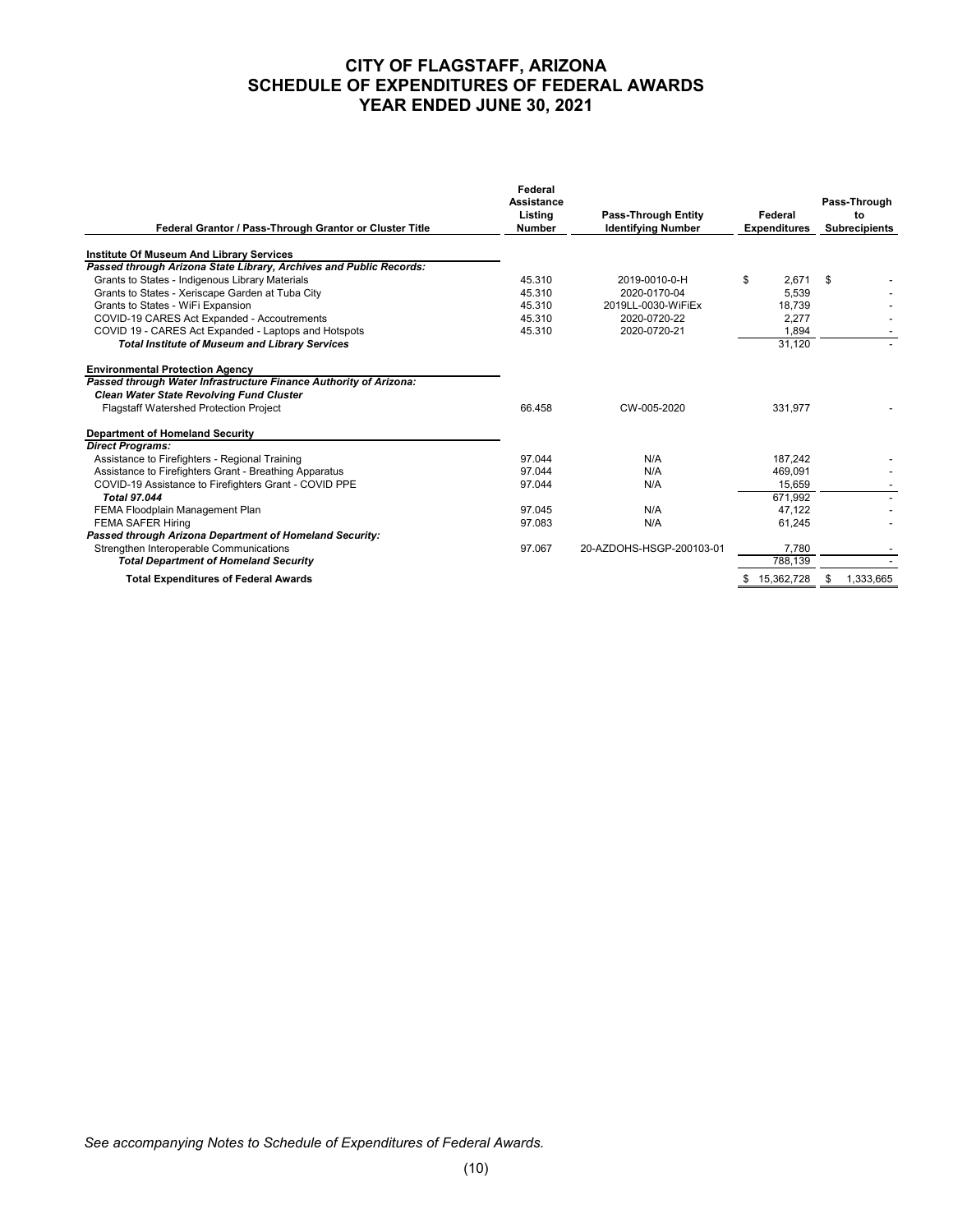#### **CITY OF FLAGSTAFF, ARIZONA NOTES TO SCHEDULE OF EXPENDITURES OF FEDERAL AWARDS YEAR ENDED JUNE 30, 2021**

#### **NOTE 1 BASIS OF PRESENTATION**

The accompanying schedule of expenditures of federal awards (the Schedule) includes the federal award activity of the City of Flagstaff, Arizona under programs of the federal government for the year ended June 30, 2021. The information in this Schedule is presented in accordance with the requirements of 2 CFR Part 200, *Uniform Administrative Requirements, Cost Principles, and Audit Requirements for Federal Awards (Uniform Guidance).* Because the Schedule presents only a selected portion of the operations of the City, it is not intended to and does not present the financial position, changes in net position, or cash flows of the City of Flagstaff, Arizona.

# **NOTE 2 SUMMARY OF SIGNIFICANT ACCOUNTING POLICIES**

Expenditures reported on the Schedule are reported on the modified accrual basis of accounting. Such expenditures are recognized following the cost principles contained in the Uniform Guidance for all awards with the exception of Assistance Listing 21.019, which follows criteria determined by the Department of Treasury for allowability of costs. Under these principles, certain types of expenditures are not allowable or are limited as to reimbursement. Negative amounts shown on the Schedule represents adjustments or credits made in the normal course of business to amounts reported as expenditures in prior years.

#### **NOTE 3 INDIRECT COST**

The City did not elect the ten percent de minimus indirect cost rate.